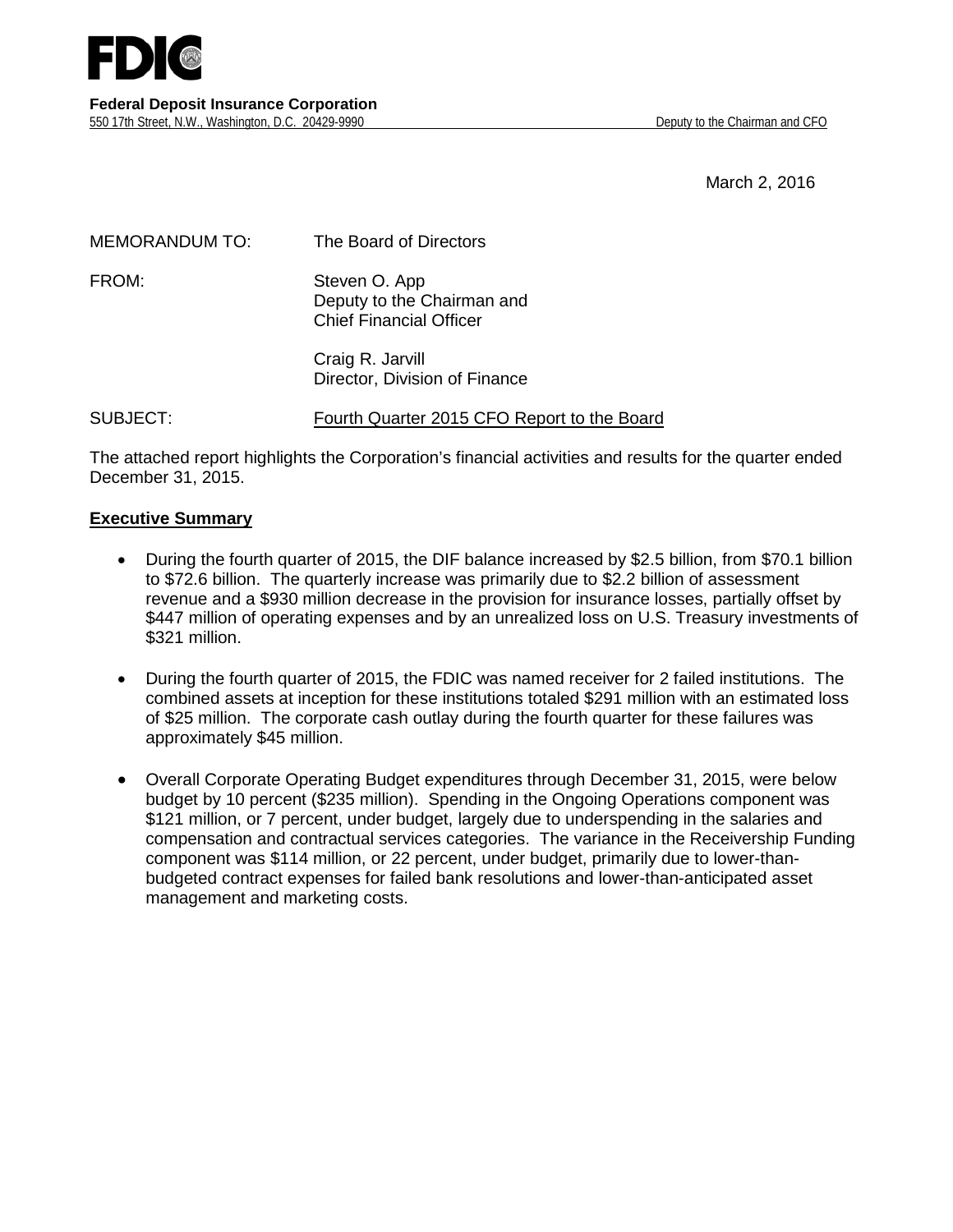**I. Corporate Fund Financial Results** (See pages 7 - 8 for detailed data and charts.)

## **Deposit Insurance Fund**

- The DIF balance ended the year at \$72.6 billion, an increase of \$9.8 billion from \$62.8 billion at year-end 2014. The DIF's comprehensive income totaled \$9.8 billion for 2015 compared to comprehensive income of \$15.6 billion during 2014. This \$5.8 billion year-over-year decrease was primarily due to a \$6.0 billion lower negative provision for insurance losses, partially offset by a \$191 million increase in assessment revenue and a \$140 million increase in interest revenue.
- The provision for insurance losses was negative \$2.3 billion for 2015, compared to negative \$8.3 billion for 2014. The negative provision for 2015 primarily resulted from a decrease of \$2.2 billion in the estimated losses for institutions that failed in current and prior years, which was primarily attributable to (1) unanticipated recoveries of \$1.0 billion in litigation settlements, professional liability claims, and tax refunds by the receiverships; (2) a \$1.4 billion decrease in the receiverships' shared-loss liability; (3) an adjustment of \$501 million for lower-thananticipated loss estimates at time of failure for all current year failures; and (4) a \$715 million increase in receivership legal and representation and warranty liabilities and projected future receivership expenses. For the receiverships' shared-loss liability, in 2015, covered asset balances decreased by \$23.1 billion as a result of loan amortizations and pay-downs as well as the expiration of 113 commercial shared-loss agreements and the early termination of 66 shared-loss agreements. The composition of the remaining covered asset portfolio primarily consists of performing single family assets, which have historically experienced significantly lower losses than commercial assets.

## **FSLIC Resolution Fund**

• During 2015, the FRF paid \$514 million to resolve the remaining goodwill case after the United States Court of Federal Claims awarded the plaintiff additional mitigation damages and estimated tax liabilities. These awards were in addition to the previous award of \$356 million, for which the FRF had recorded a contingent liability and offsetting receivable as of December 31, 2014.

#### **Assessments**

- During December, the DIF recognized a total of \$2.2 billion in assessment revenue. The estimate for fourth quarter 2015 insurance coverage also totaled \$2.2 billion. Additionally, the DIF recognized a net adjustment of \$11 million that decreased assessment revenue. This adjustment consisted of \$20 million increase in prior period amendments offset by a \$31 million decrease to the estimate for third quarter 2015 insurance coverage recorded at September 30, 2015. The latter adjustment was primarily due to lower than estimated assessment base and rates.
- On December 30, 2015, the FDIC collected \$2.2 billion in DIF assessments for third quarter 2015 insurance coverage.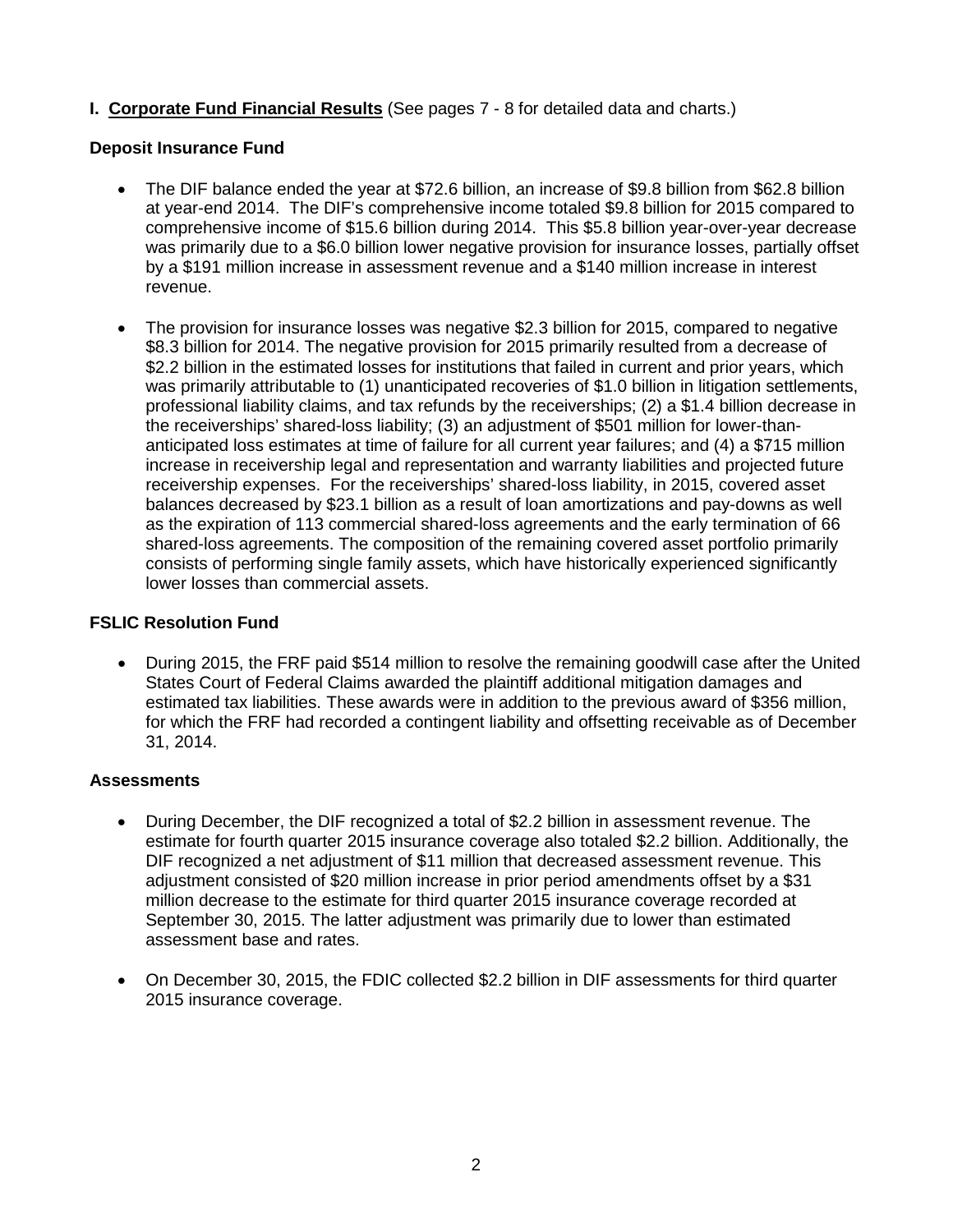## **II. Investment Results** (See pages 9 - 10 for detailed data and charts.)

#### **DIF Investment Portfolio**

- On December 31, 2015, the total liquidity (also total market value) of the DIF investment portfolio stood at \$63.7 billion, up \$11.4 billion from its December 31, 2014, balance of \$52.3 billion. During the year, interest revenue, receivership dividends, and deposit insurance assessment collections exceeded resolution-related outlays and operating expenses.
- On December 31, 2015, the DIF investment portfolio's yield was 0.94 percent, up 24 basis points from its December 31, 2014, yield of 0.70 percent. The increase largely reflected the new Treasury securities purchased during the year generally having considerably higher yields than the maturing securities' yields.
- In accordance with the approved fourth quarter 2015 DIF portfolio investment strategy, staff purchased a total of 16 short- to intermediate-maturity conventional Treasury securities, all designated as available-for-sale. The 16 securities had a total par value of \$9.9 billion, a weighted average yield of 1.217% percent, and a weighted average maturity of 2.89 years.

#### **III. Budget Results** (See pages 11 - 12 for detailed data.)

#### **Approved Budget Modifications**

The 2015 Budget Resolution delegated to the CFO and selected other officials the authority to reallocate funds within the 2015 Corporate Operating Budget, provided that such reallocations did not increase the total amount approved for either the Ongoing Operations or Receivership Funding budget components. The following budget reallocations were approved during the fourth quarter in accordance with the authority delegated by the Board of Directors. None of these modifications changed the 2015 Ongoing Operations or Receivership Funding budgets or the total 2015 Corporate Operating Budget approved by the Board in December 2014.

• In early December, the CFO approved the reallocation of \$900,000 in budget authority within the Ongoing Operations budget component from the Corporate Unassigned budget to the Division of Information Technology (DIT). This amount, plus an additional \$2,000,000 of existing budget authority in DIT's Outside Services-Personnel category, was realigned to the Equipment category to provide additional funding for equipment purchases.

Following these budget reallocations, the unused amounts remaining within the Corporate Unassigned contingency reserves for the Ongoing Operations and the Receivership Funding budget components were \$22,619,593, and \$47,008,947, respectively.

#### **Spending Variances**

Significant spending variances by major expense category and division/office are discussed below. Significant spending variances for the year ending December 31, 2015, are defined as those that either (a) exceed by any amount the annual budget for a major expense category or the total budget for a division or office, or (b) are under the annual budget for a major expense category or the budget for a division/office by an amount that exceeds \$1 million and represents more than three percent of the major expense category or total division/office budget.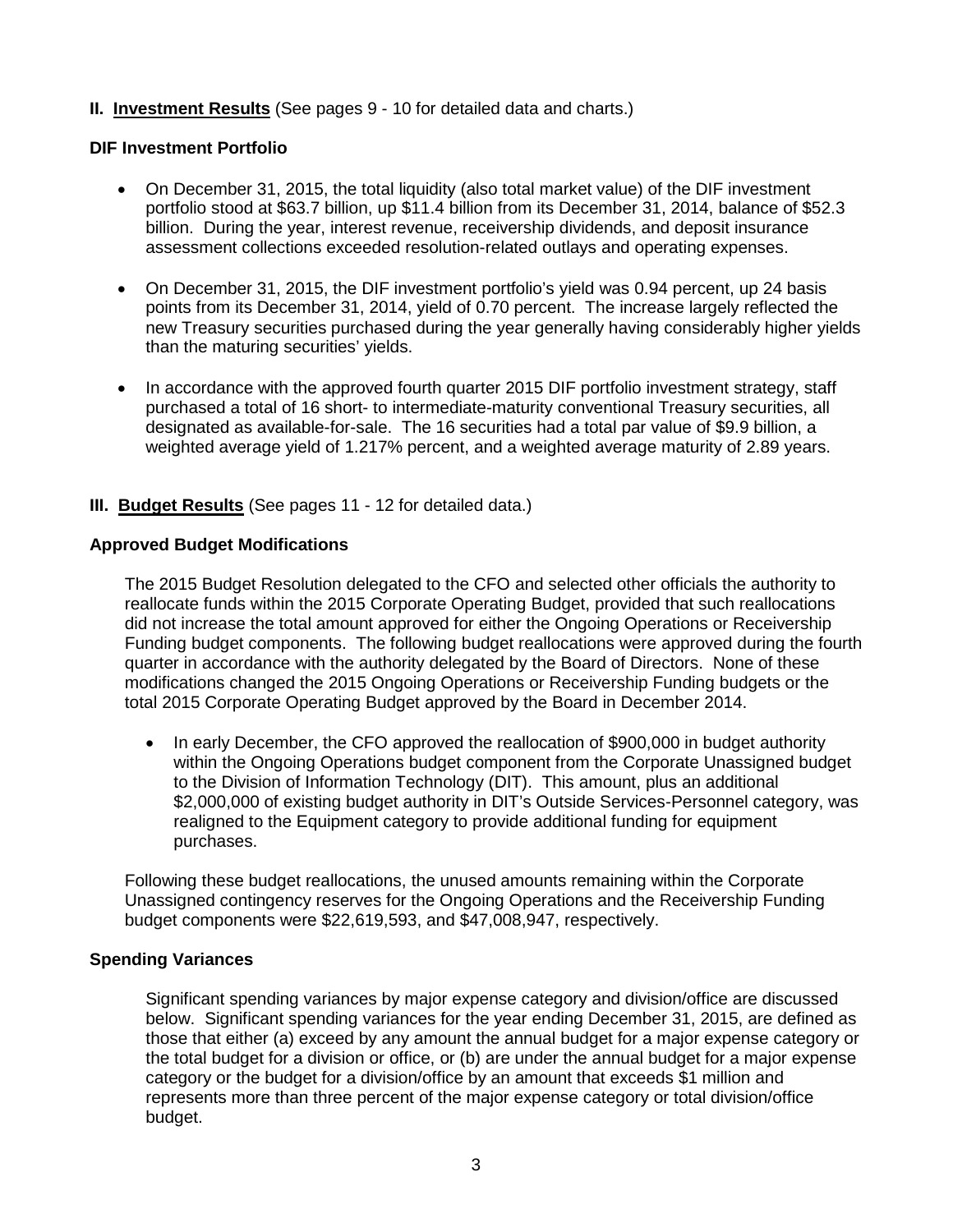## **Significant Spending Variances by Major Expense Category**

#### Ongoing Operations

There were significant spending variances in six major expense categories in the Ongoing Operations component of the 2015 Corporate Operating Budget.

- Salaries and Compensation expenditures were approximately \$71 million, or 6 percent, less than budgeted. The Division of Risk Management Supervision (RMS) (\$27 million), the Legal Division (\$7 million), Corporate Unassigned (\$6 million), DIT (\$4 million), Division of Resolutions and Receiverships (DRR) (\$4 million), Office of Complex Financial Institutions (OCFI) (\$4 million), and Division of Administration (DOA) (\$4 million) all spent less than budgeted in this expense category, primarily due to higher-than-projected vacancies in budgeted positions during the year. Most of the variances were related to authorized non-permanent positions.
- Outside Services Personnel expenditures were approximately \$32 million, or 13 percent, less than budgeted. Approximately \$15 million of this variance was attributable to unused budget authority in the Corporate Unassigned contingency reserve. DOA spent \$3 million less than budgeted due to delays in starting the salary structure review project; elimination of the need for advisory services in support of negotiations on the compensation agreement (since that agreement was not reopened for negotiations); lower-than-projected billing from one contractor as a result of high personnel turnover at that company; and a reduction in the use of contracted staff services in the Acquisition Services Branch. DRR spent \$2 million less than budgeted, primarily due to delays in contracting for advisory services to support Title II resolution planning. The Executive Offices spent \$2 million less than budgeted because the U.S. Government Accountability Office (GAO) audit-related expenses were lower than projected. The Chief Information Officer's Council spent \$2 million less than budgeted largely due to lower-than-planned spending on systems development and enhancement projects. The Information Security and Privacy Staff spent \$1 million less than budgeted, largely due to delays in completing new contract awards and bringing new contractor personnel on board.
- Travel expenditures were approximately \$4 million, or 4 percent, less than budgeted. RMS spent \$3 million less than budgeted, primarily due to vacancies in non-permanent field examination positions that resulted in lower travel expenses for exams.
- Building expenditures were approximately \$5 million, or 5 percent, less than budgeted. This variance was largely due to the realization of significant savings on the janitorial services contract; savings from utilities resulting from the implementation this year of various energy conservation measures; and unanticipated contractor delays in the Student Residence Center pipe replacement project and the data center air handler replacement project.
- Outside Services Other expenditures were approximately \$3 million, or 14 percent, less than budgeted. This variance was due to lower-than-expected expenses for insurance premiums and mail-related services.
- Other Expenses were approximately \$4 million, or 24 percent, less than budgeted. This variance reflected substantial underutilization by employees of the funds budgeted for Professional Learning Accounts and lower-than-projected expenses for the purchase of corporate office supplies by DOA.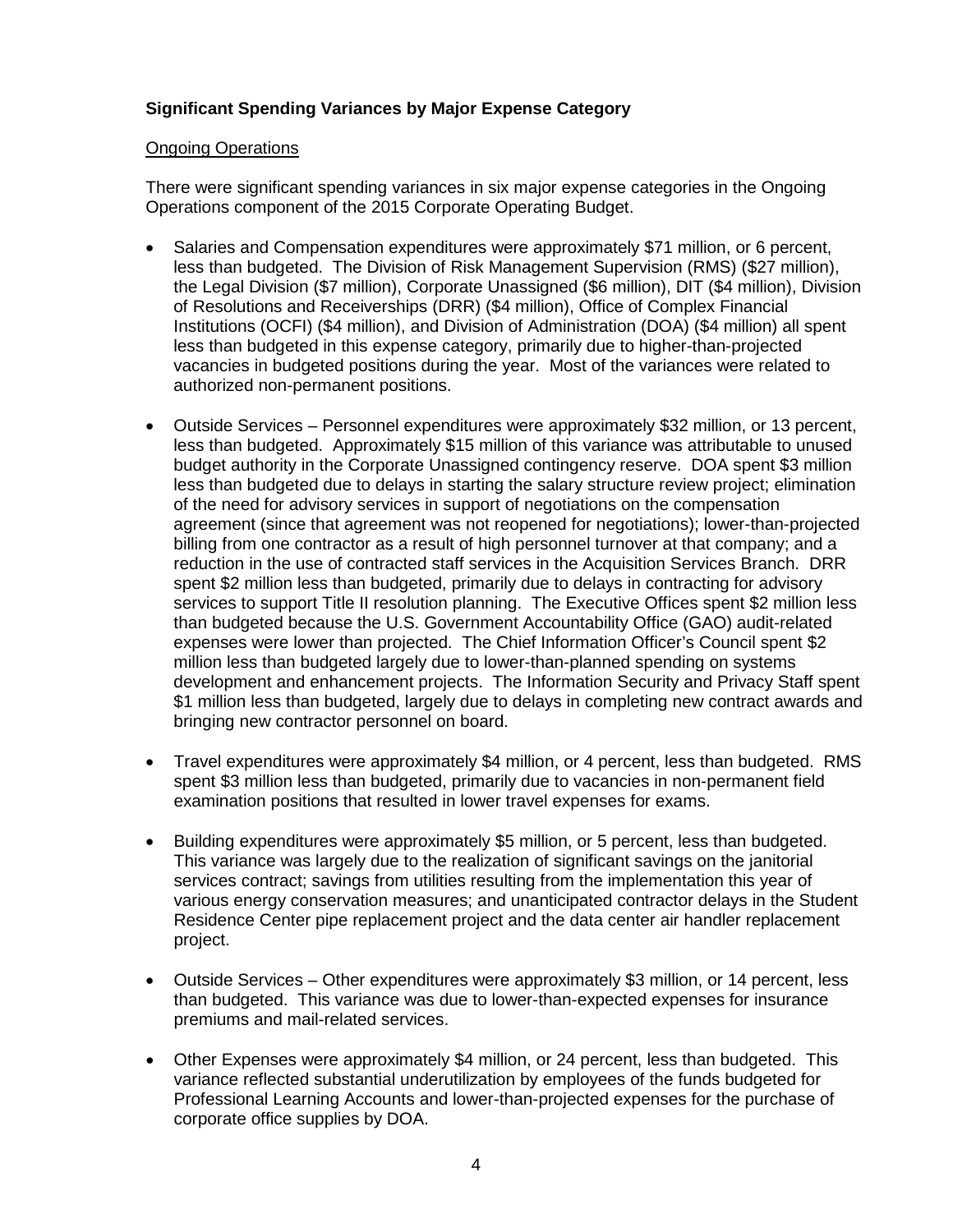## Receivership Funding

The Receivership Funding component of the 2015 Corporate Operating Budget includes funding for expenses that are incurred in conjunction with insured depository institution failures and the management and disposition of the assets and liabilities of the ensuing receiverships, except for salaries, benefits, and related expenses for permanent employees assigned to the receivership management function.

There were significant spending variances in five major expense categories in the Receivership Funding component of the 2015 Corporate Operating Budget:

- Salaries and Compensation expenditures were \$8 million, or 9 percent, less than budgeted. This variance was attributable to vacancies in budgeted non-permanent positions.
- Outside Services-Personnel expenditures were \$91 million, or 24 percent, less than budgeted. Approximately \$47 million of this variance was attributable to unused budget authority in the Corporate Unassigned contingency reserve. Of the remaining \$44 million, DRR spent \$38 million less than budgeted as resolutions, asset management and marketing costs declined at a faster rate than projected, resulting in lower-than-budgeted expenses for contracts supporting Owned Real Estate, Loan Servicing, Loss Share Agreement Monitoring, and Capital Markets. The Legal Division spent \$5 million less than budgeted, primarily due to an unexpected decrease in professional liability program expenses attributable to pre-trial settlements, temporary stays in some cases, and other factors.
- Travel expenditures were \$3 million, or 29 percent, less than budgeted. This variance was due to lower-than-anticipated travel expenses relating to closings and fewer trips needed for oversight of risk share and loan management agreements.
- Outside Services-Other expenditures were \$2 million, or 42 percent, less than budgeted. This variance was due to lower-than-anticipated costs for insurance, advertising, and bank service fees.
- Other Expenses expenditures were \$11 million, or 47 percent, less than budgeted. This variance was attributable to fewer-than-anticipated resolutions resulting in lower receivership-related expenses.

#### **Significant Spending Variances by Division/Office**

Eleven organizations had significant spending variances from their 2015 budgets.

- DRR spent \$62 million, or 14 percent, less than budgeted. Approximately \$55 million of this under spending was in the Receivership Funding budget component due to lowerthan-anticipated resolutions and receivership management workload. Within the Ongoing Operations component, DRR spent \$4 million less than budgeted in the Salaries and Compensation category, largely due to vacancies in budgeted positions, and \$2 million less than budgeted for advisory services in support of Title II resolution planning.
- RMS spent \$31 million, or 5 percent, less than budgeted. This variance was largely attributable to vacancies in budgeted non-permanent examination positions and lowerthan-budgeted examination travel expenses resulting from those vacancies.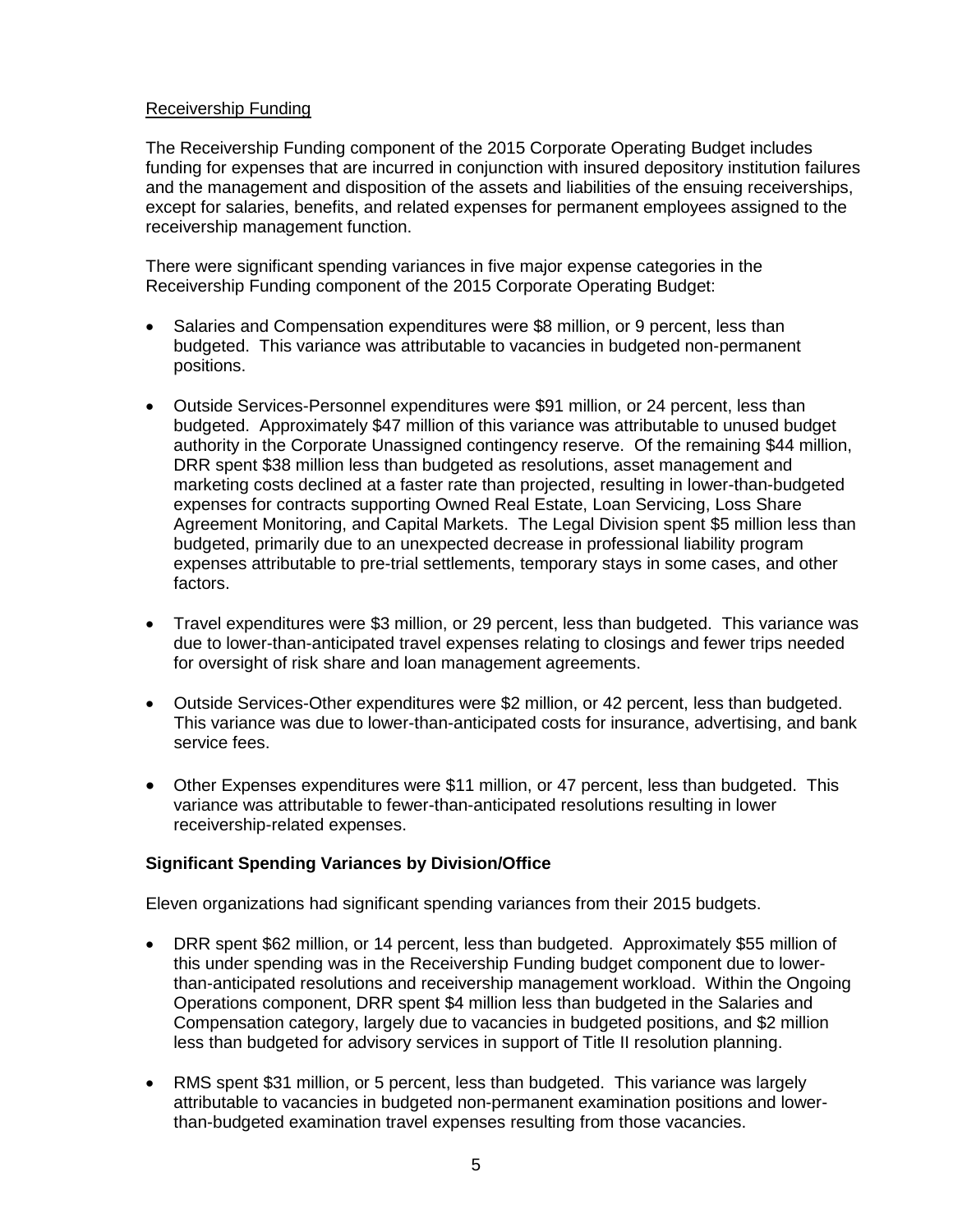- DOA spent \$20 million, or 8 percent, less than budgeted. This variance was largely attributable to vacancies in budgeted positions and lower-than-budgeted spending for facilities, equipment, and contractor support in its Ongoing Operations budget.
- The Legal Division spent \$17 million, or 7 percent, less than budgeted. This variance was due to under spending of approximately \$11 million in the Salaries and Compensation expense category (\$7 million in the Ongoing Operations budget component and \$4 million in the Receivership Funding budget component), due largely to vacancies in budgeted non-permanent positions, and, as noted above, \$6 million in the Outside Services – Personnel category attributable largely to lower-than-projected expenses for outside counsel for receivership-related litigation.
- OCFI spent \$5 million, or 23 percent, less than budgeted. This variance was attributable to vacancies in budgeted positions and lower-than-expected spending for relocation expenses.
- The Division of Insurance and Research spent \$3 million, or 5 percent, less than budgeted. This variance was primarily attributable to vacancies in budgeted positions.
- The Division of Finance spent \$3 million, or 7 percent, less than budgeted. This variance was attributable to vacancies in budgeted positions.
- The combined Executive Support Offices spent approximately \$3 million, or 12 percent, less than budgeted. This variance was mostly attributable to vacancies in budgeted positions in the Office of Minority and Women Inclusion and the Office of the Ombudsman.
- The Executive Offices spent \$3 million, or 22 percent, less than budgeted. This variance was attributable to reduced expenses in the Outside Services-Personnel category for the GAO audit.
- The Office of Inspector General spent \$3 million, or 10 percent, less than budgeted because of vacancies in budgeted positions and lower-than-projected contracting expenses.
- Corporate University spent \$2 million, or 7 percent, less than budgeted in its regular organizational budget (CU-Corporate). This variance was primarily due to lower-thanprojected expenditures for Salaries and Compensation as well as lower-than-projected expenditures for the multi-year DRR curriculum development project.
- The Corporate Unassigned contingency reserve had approximately \$70 million in unused budget authority remaining at the end of the year. That unused budget authority lapsed on December 31, 2015.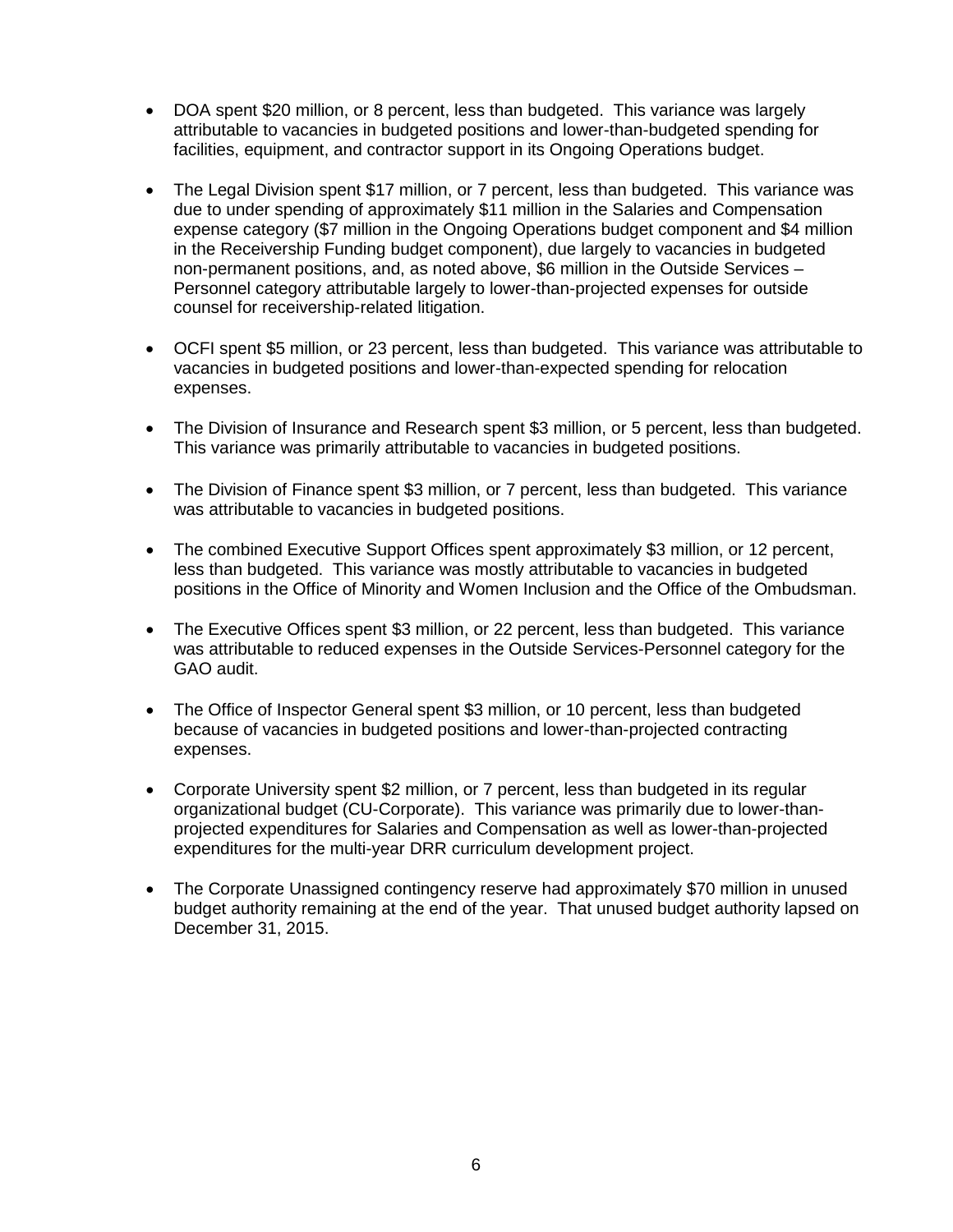# FDIC CFO REPORT TO THE BOARD – Fourth Quarter 2015

| <b>Fund Financial Results</b><br>(\$ in Millions)             |    |               |    |                            |   |                               |                           |         |    |                |
|---------------------------------------------------------------|----|---------------|----|----------------------------|---|-------------------------------|---------------------------|---------|----|----------------|
| <b>Balance Sheet</b>                                          |    |               |    |                            |   | <b>Deposit Insurance Fund</b> |                           |         |    |                |
|                                                               |    | Audited       |    | <b>Unaudited Quarterly</b> |   |                               |                           | Audited |    | Year-Over-Year |
|                                                               |    | <b>Dec-15</b> |    | Sep-15                     |   | Change                        |                           | Dec-14  |    | Change         |
| Cash and cash equivalents                                     | \$ | 877           | \$ | 2,450                      |   |                               |                           | 1,914   | \$ | (1,037)        |
| Investment in U.S. Treasury obligations, net                  |    | 62,497        |    | 58,552                     |   | 3,945                         |                           | 49,806  |    | 12,691         |
| Assessments receivable, net                                   |    | 2,172         |    | 2,188                      |   | (16)                          |                           | 2,003   |    | 169            |
| Interest receivable on investments and other assets, net      |    | 418           |    | 534                        |   | (116)                         |                           | 652     |    | (234)          |
| Receivables from resolutions, net                             |    | 11,578        |    | 13,877                     |   | (2,299)                       |                           | 18,181  |    | (6,603)        |
| Property and equipment, net                                   |    | 378           |    | 359                        |   | 19                            |                           | 373     |    | 5              |
| <b>Total Assets</b>                                           | S  | 77,920        | S  | 77,960                     | S | (40)                          | $\boldsymbol{\mathsf{S}}$ | 72,929  | S  | 4,991          |
| Accounts payable and other liabilities                        |    | 273           |    | 351                        |   | (78)                          |                           | 291     |    | (18)           |
| Liabilities due to resolutions                                |    | 4,419         |    | 6,727                      |   | (2,308)                       |                           | 7,799   |    | (3, 380)       |
| Postretirement benefit liability                              |    | 233           |    | 243                        |   | (10)                          |                           | 243     |    | (10)           |
| Contingent liability for anticipated failures                 |    | 395           |    | 524                        |   | (129)                         |                           | 1,815   |    | (1, 420)       |
| Contingent liability for litigation losses                    |    | 0             |    | 0                          |   |                               |                           |         |    | (1)            |
| <b>Total Liabilities</b> \$                                   |    | 5,320         | \$ | 7,845                      |   | $\{2,525\}$                   | $\boldsymbol{\mathsf{S}}$ | 10,149  | \$ | (4,829)        |
| FYI: Unrealized gain (loss) on U.S. Treasury investments, net |    | (9)           |    | 312                        |   | (321)                         |                           | 51      |    | (60)           |
| FYI: Unrealized postretirement benefit (loss) gain            |    | (34)          |    | (58)                       |   | 24                            |                           | (58)    |    | 24             |
| <b>Fund Balance</b>                                           | S  | 72,600        | S  | 70,115                     | S | 2,485                         | S                         | 62,780  | \$ | 9,820          |



Assessment collections decreased consecutively for four quarters from \$2.4 billion in December 2013 to \$2.1 billion in December 2014. This steady decline was attributable to declining assessment rates that resulted from the improved condition of insured institutions. The more modest fluctuation in 2015 quarterly assessment collections is the result of a gradually increasing insured institution assessment base offset by a slower pace of declining assessment rates.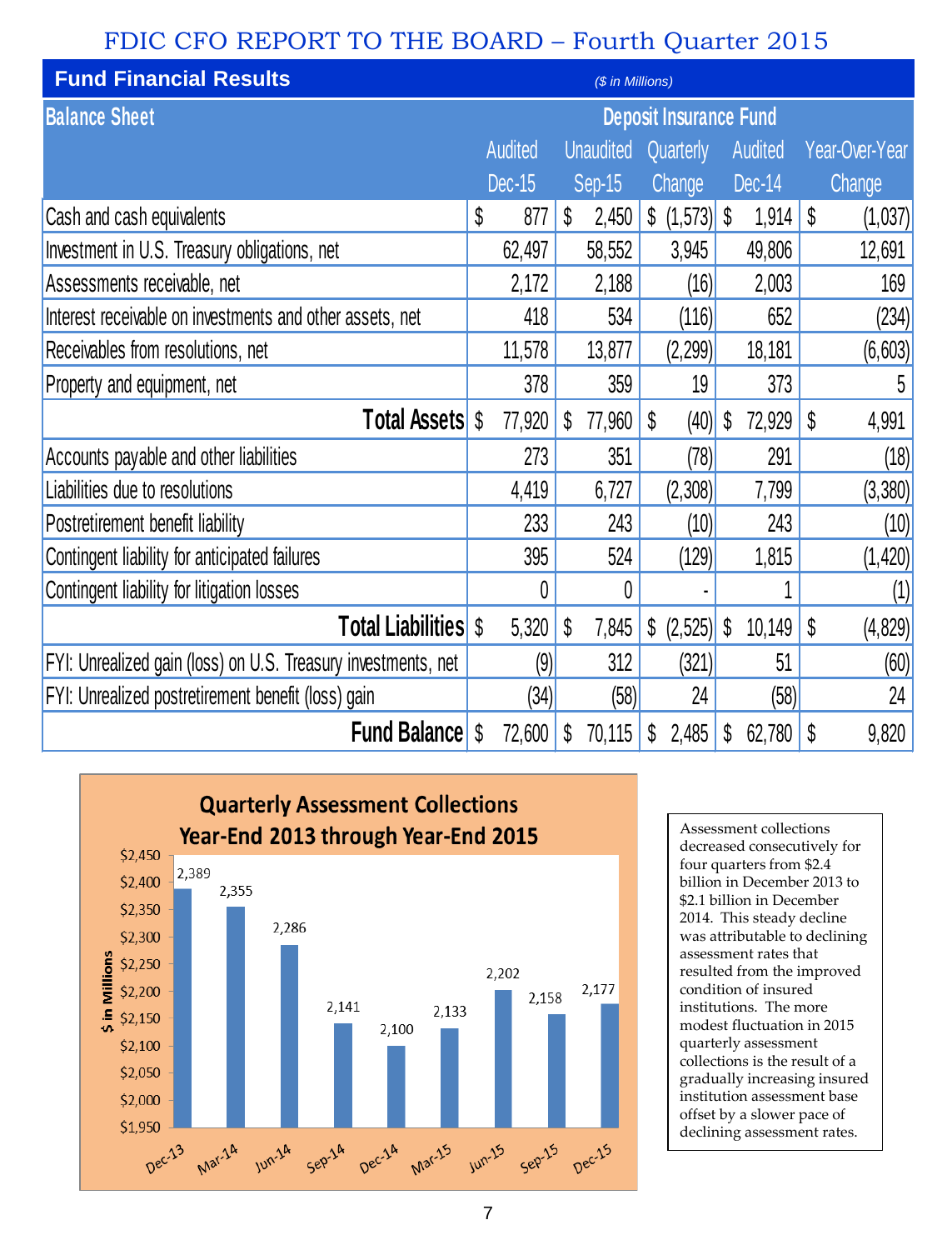| <b>Fund Financial Results - continued</b>                | (\$ in Millions) |                |                           |                  |    |                               |    |                |    |                |
|----------------------------------------------------------|------------------|----------------|---------------------------|------------------|----|-------------------------------|----|----------------|----|----------------|
| Income Statement (year-to-date)                          |                  |                |                           |                  |    | <b>Deposit Insurance Fund</b> |    |                |    |                |
|                                                          |                  | Audited        |                           | <b>Unaudited</b> |    | Quarterly                     |    | Audited        |    | Year-Over-Year |
|                                                          |                  | Dec-15         |                           | Sep-15           |    | Change                        |    | Dec-14         |    | Change         |
| Assessments                                              | \$               | 8,847          | \$                        | 6,687            |    | \$2,160                       | \$ | 8,656          | \$ | 191            |
| Interest on U.S. Treasury obligations                    |                  | 422            |                           | 295              |    | 127                           |    | 282            |    | 140            |
| Other revenue                                            |                  | 34             |                           | 15               |    | 19                            |    | 27             |    |                |
| <b>Total Revenue</b>                                     | -\$              | 9,303          | \$                        | 6,997            | \$ | 2,306                         | \$ | 8,965          | \$ | 338            |
| Operating expenses                                       |                  | 1,687          |                           | 1,240            |    | 447                           |    | 1,664          |    | 23             |
| Provision for insurance losses                           |                  | (2, 251)       |                           | (1, 321)         |    | (930)                         |    | (8, 305)       |    | 6,054          |
| Insurance and other expenses                             |                  | 11             |                           | 4                |    |                               |    | 6              |    | 5              |
| Total Expenses and Losses \$                             |                  | (553)          | $\boldsymbol{\mathsf{S}}$ | (77)             | \$ | (476)                         | \$ | (6,635)        | \$ | 6,082          |
| <b>Net Income</b>                                        |                  | 9,856          |                           | 7,074            |    | 2,782                         |    | 15,600         |    | (5, 744)       |
| Unrealized gain (loss) on U.S. Treasury investments, net |                  | (60)           |                           | 261              |    | (321)                         |    | 31             |    | (91)           |
| Unrealized postretirement benefit gain (loss)            |                  | 24             |                           | $\blacksquare$   |    | 24                            |    | (42)           |    | 66             |
| Comprehensive Income <sup>S</sup>                        |                  | 9,820          | \$                        | 7,335            | \$ | 2,485                         | \$ | 15,589         | \$ | (5,769)        |
| <b>Selected Financial Data</b>                           |                  |                |                           |                  |    | <b>FSLIC Resolution Fund</b>  |    |                |    |                |
|                                                          |                  | <b>Audited</b> |                           | <b>Unaudited</b> |    | Quarterly                     |    | <b>Audited</b> |    | Year-Over-Year |
|                                                          |                  | Dec-15         |                           | $Sep-15$         |    | Change                        |    | $Dec-14$       |    | Change         |
| Cash and cash equivalents                                | \$               | 871            | \$                        | 872              | \$ | $(1)$ \$                      |    | 871            | \$ |                |
| <b>Accumulated deficit</b>                               |                  | (124, 618)     |                           | (124, 642)       |    | 24                            |    | (124, 461)     |    | (157)          |
| Total resolution equity                                  |                  | 871            |                           | 872              |    | (1)                           |    | 871            |    |                |
| Total revenue                                            |                  | 3              |                           | 2                |    | 1                             |    | 1              |    | $\overline{2}$ |
| Operating expenses                                       |                  | 3              |                           | 2                |    | 1                             |    | $\overline{2}$ |    | $\mathbf{1}$   |
| Provision for losses                                     |                  |                |                           |                  |    |                               |    | (1)            |    | $\mathbf{1}$   |
| Goodwill litigation expenses                             |                  | 157            |                           | 182              |    | (25)                          |    |                |    | 157            |
| Net Income (Loss)                                        | \$               | (157)          | \$                        | (182)            | \$ | 25                            | \$ | (1)            | \$ | (156)          |

| Receivership Selected Statistics December 2015 vs. December 2014 |          |            |              |                          |                |                      |          |                  |         |  |
|------------------------------------------------------------------|----------|------------|--------------|--------------------------|----------------|----------------------|----------|------------------|---------|--|
| \$ in millions                                                   |          | DIF        |              |                          | FRF            |                      |          | <b>ALL FUNDS</b> |         |  |
|                                                                  | $Dec-15$ | $Dec-14$   | Change       | $Dec-15$                 |                | Dec-14 Change        | $Dec-15$ | $Dec-14$         | Change  |  |
| <b>Total Receiverships</b>                                       | 446      | 481        | (35)         |                          |                |                      | 446      | 481              | (35)    |  |
| Assets in Liquidation                                            | 4,802    | 7,671      | $(2,869)$ \$ | 5.                       | 5 <sub>1</sub> | S<br>$\blacksquare$  | 4,807    | 7,676            | (2,869) |  |
| <b>YTD Collections</b>                                           | 3,421    | 6,190<br>S | $(2,769)$ \$ | 3                        | \$<br>2        | S                    | 3,424    | 6,192            | (2,768) |  |
| YTD Dividend/Other Pymts - Cash                                  | 6,324    | 4,148      |              | $\overline{\phantom{0}}$ | S<br>٠         | \$<br>$\blacksquare$ | 6,324    | 4,148            | 2,176   |  |



The monthly average U.S. Treasury overnight investment rate increased at the end of 2015, increasing from a monthly average of 0.01% in October to a monthly average of 0.17% in December. This increase is attributable to the Federal Reserve hiking the federal funds target rate by 25 basis points in mid-December, which led to correspondingly higher overnight investment rates.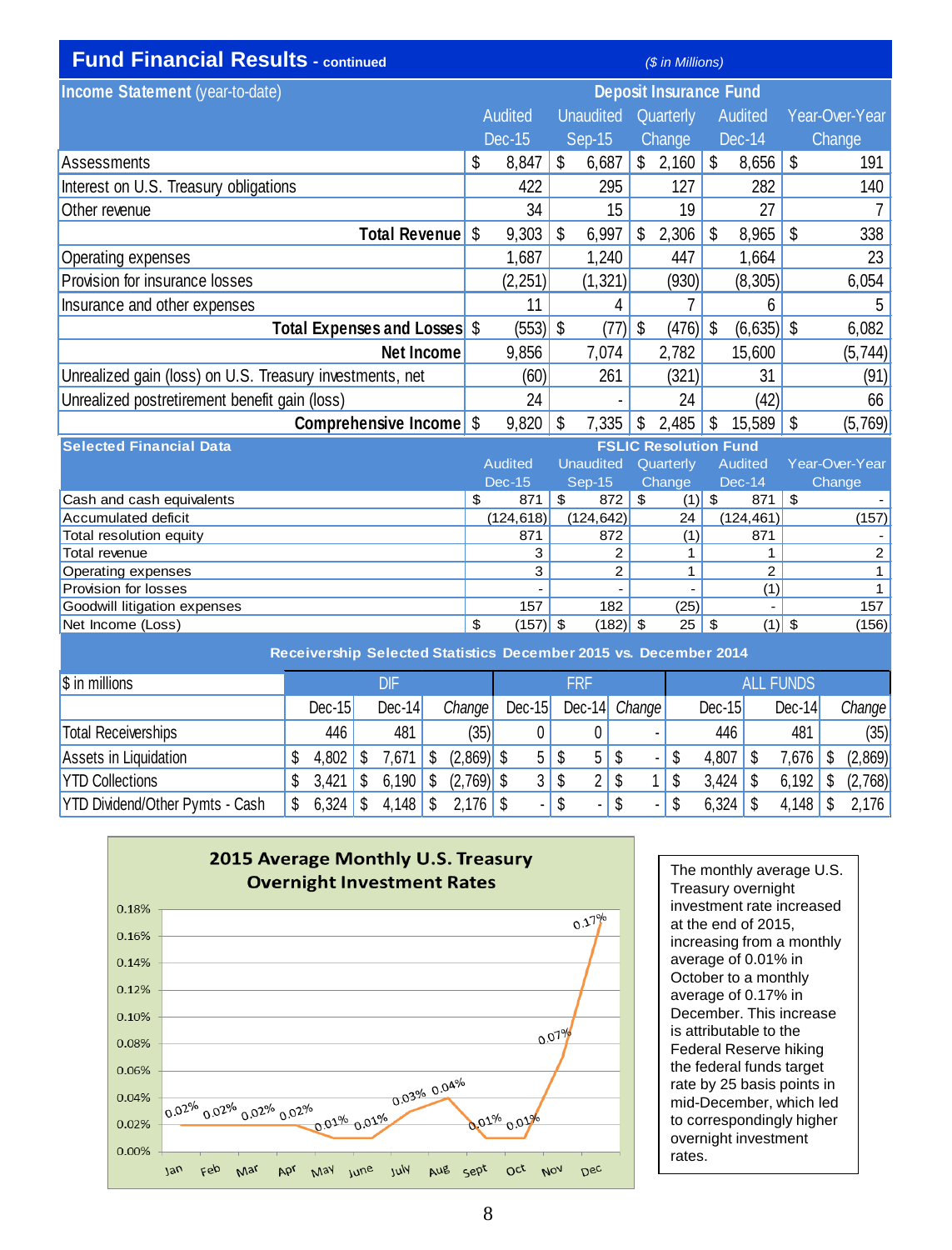| <b>Deposit Insurance Fund Portfolio Summary</b><br>(Dollar Values in Millions)                                                       |                                  |                                  |                                      |  |  |  |  |  |  |
|--------------------------------------------------------------------------------------------------------------------------------------|----------------------------------|----------------------------------|--------------------------------------|--|--|--|--|--|--|
|                                                                                                                                      | 12/31/15                         | 12/31/14                         | Change                               |  |  |  |  |  |  |
| Par Value<br><b>Amortized Cost</b><br>Total Market Value (including accrued interest)                                                | \$62,973<br>\$63,368<br>\$63,737 | \$50,739<br>\$51,655<br>\$52,302 | \$12,234<br>\$11,713<br>\$11,435     |  |  |  |  |  |  |
| Primary Reserve <sup>1</sup><br>Primary Reserve % of Total Portfolio                                                                 | \$63,737<br>100.0%               | \$52,302<br>100.0%               | \$11,435<br>0.0%                     |  |  |  |  |  |  |
| Yield-to-Maturity <sup>2</sup>                                                                                                       | 0.94%                            | 0.70%                            | 0.24%                                |  |  |  |  |  |  |
| Weighted Average Maturity (in years)                                                                                                 | 1.65                             | 1.66                             | $-0.01$                              |  |  |  |  |  |  |
| Effective Duration (in years)<br><b>Total Portfolio</b><br>Available-for-Sale Securities<br>Held-to-Maturity Securities <sup>3</sup> | 1.62<br>1.64<br>not applicable   | 1.63<br>1.69<br>not applicable   | $-0.01$<br>$-0.05$<br>not applicable |  |  |  |  |  |  |

<sup>1</sup> Primary Reserve is the total market value (including accrued interest) of overnight investments, all available-for-sale (AFS) securities, and held-to-maturity (HTM) securities maturing within three months.

 $^{\rm 2}$ The Yield-to-Maturity includes the potential yield of Treasury Inflation-Protected Securities (TIPS), which presently assumes an average 1.8% annual increase in the CPI over the remaining life of each TIPS.

 $^3$  In early August 2008, management reclassified all of the DIF portfolio's HTM securities as AFS securities effective as of June 30, 2008, because the FDIC could no longer assert it had the positive intent and ability to hold its HTM securities until their maturity dates.

| <b>Summary of Other Corporate Investment Portfolios</b><br>(Dollar Values in Millions)        |                             |                             |                           |  |  |  |  |  |
|-----------------------------------------------------------------------------------------------|-----------------------------|-----------------------------|---------------------------|--|--|--|--|--|
|                                                                                               | 12/31/15                    | 12/31/14                    | Change                    |  |  |  |  |  |
| <b>FRF-FSLIC</b><br>Book Value <sup>4</sup><br>Yield-to-Maturity<br>Weighted Average Maturity | \$828<br>0.08%<br>overnight | \$827<br>0.03%<br>overnight | \$1<br>0.05%<br>no change |  |  |  |  |  |

 $^4$  Due to the current short-term nature of this portfolio, its respective Par, Book, and Market Values are identical for reporting purposes.

| <b>National Liquidation Fund (NLF) Investment Portfolio Summary</b><br>(Dollar Values in Millions) |                         |                         |                          |  |  |  |  |  |
|----------------------------------------------------------------------------------------------------|-------------------------|-------------------------|--------------------------|--|--|--|--|--|
|                                                                                                    | 12/31/15                | 12/31/14                | Change                   |  |  |  |  |  |
| Book Value <sup>5</sup><br><b>Effective Annual Yield</b><br>Weighted Average Maturity (in days)    | \$10,508<br>0.30%<br>90 | \$14,139<br>0.11%<br>75 | (\$3,631)<br>0.19%<br>15 |  |  |  |  |  |

 $^5$  Due to the short-term nature of the NLF portfolio, its Book and Market Values are identical for reporting purposes.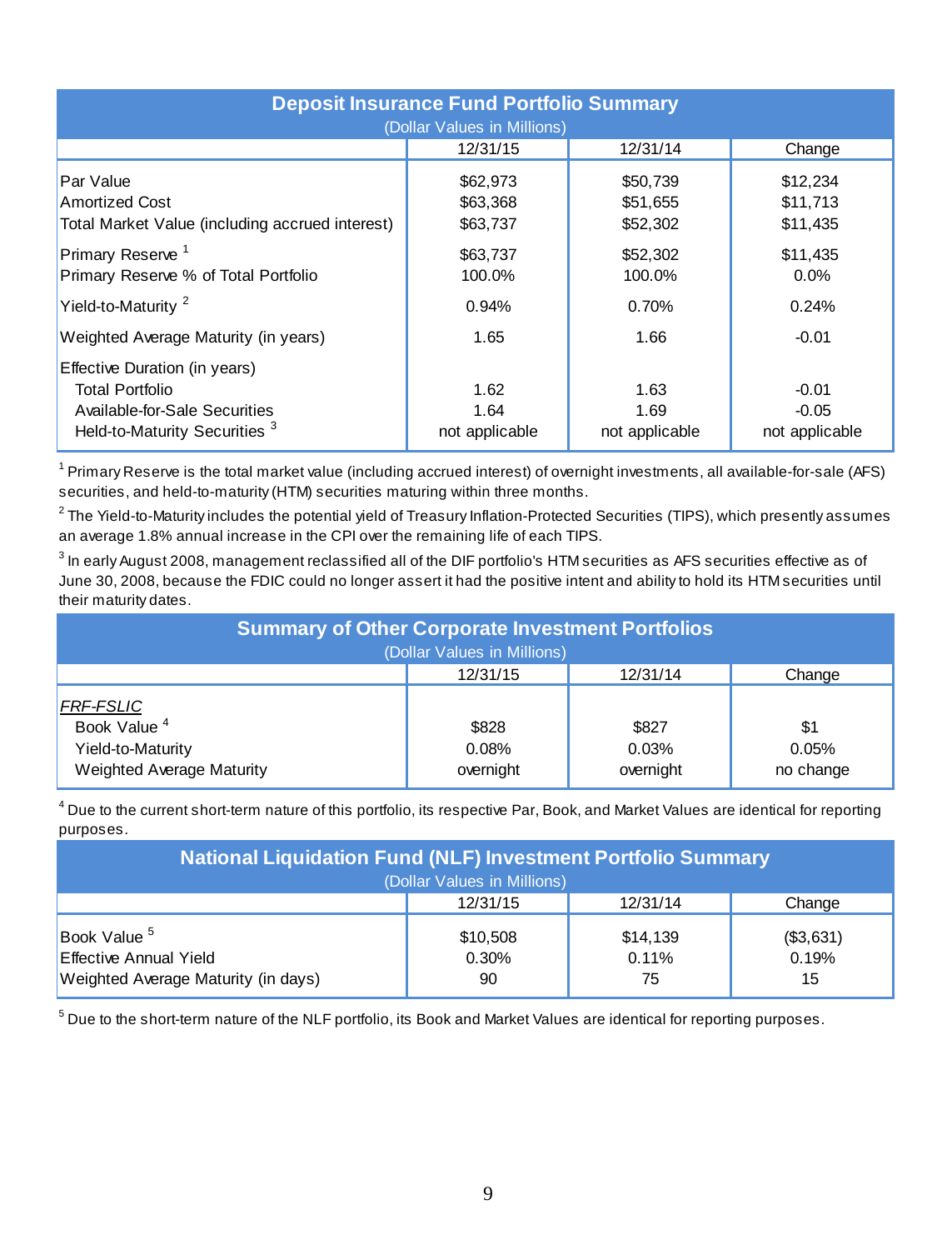| <b>Investment Strategies</b>     |                                                                                                                                                                                                                                                                                                                                                                                                    |  |  |  |  |  |  |  |
|----------------------------------|----------------------------------------------------------------------------------------------------------------------------------------------------------------------------------------------------------------------------------------------------------------------------------------------------------------------------------------------------------------------------------------------------|--|--|--|--|--|--|--|
| <b>DEPOSIT INSURANCE FUND</b>    | <b>Strategy for the 4th Quarter 2015</b>                                                                                                                                                                                                                                                                                                                                                           |  |  |  |  |  |  |  |
|                                  | Purchase up to \$11 billion (par value) of Treasury securities with maturity dates<br>between March 31, 2016, and March 31, 2021, subject to the following additional<br>provisions: all newly purchased securities will be designated as available-for-sale;<br>and no more than \$2 billion (adjusted par value) of such securities shall consist of<br>Treasury Inflation-Protected Securities. |  |  |  |  |  |  |  |
|                                  | <b>Strategy Changes for the 1st Quarter 2016</b>                                                                                                                                                                                                                                                                                                                                                   |  |  |  |  |  |  |  |
|                                  | Purchase up to \$10 billion (par value) of Treasury securities with maturity dates<br>between June 30, 2016, and June 30, 2021, subject to the following additional<br>provisions: all newly purchased securities will be designated as available-for-sale;<br>and no more than \$2 billion (adjusted par value) of such securities shall consist of<br>Treasury Inflation-Protected Securities.   |  |  |  |  |  |  |  |
| <b>NATIONAL LIQUIDATION FUND</b> | Strategy for the 4th Quarter 2015                                                                                                                                                                                                                                                                                                                                                                  |  |  |  |  |  |  |  |
|                                  | Maintain an overnight deposit target floor balance within a range of \$100 million to<br>\$300 million.                                                                                                                                                                                                                                                                                            |  |  |  |  |  |  |  |
|                                  | Strategically invest the remaining funds in the zero- to 12-month maturity sector.                                                                                                                                                                                                                                                                                                                 |  |  |  |  |  |  |  |
|                                  | <b>Strategy Changes for the 1st Quarter 2016</b>                                                                                                                                                                                                                                                                                                                                                   |  |  |  |  |  |  |  |
|                                  | No strategy changes for the first quarter of 2016.                                                                                                                                                                                                                                                                                                                                                 |  |  |  |  |  |  |  |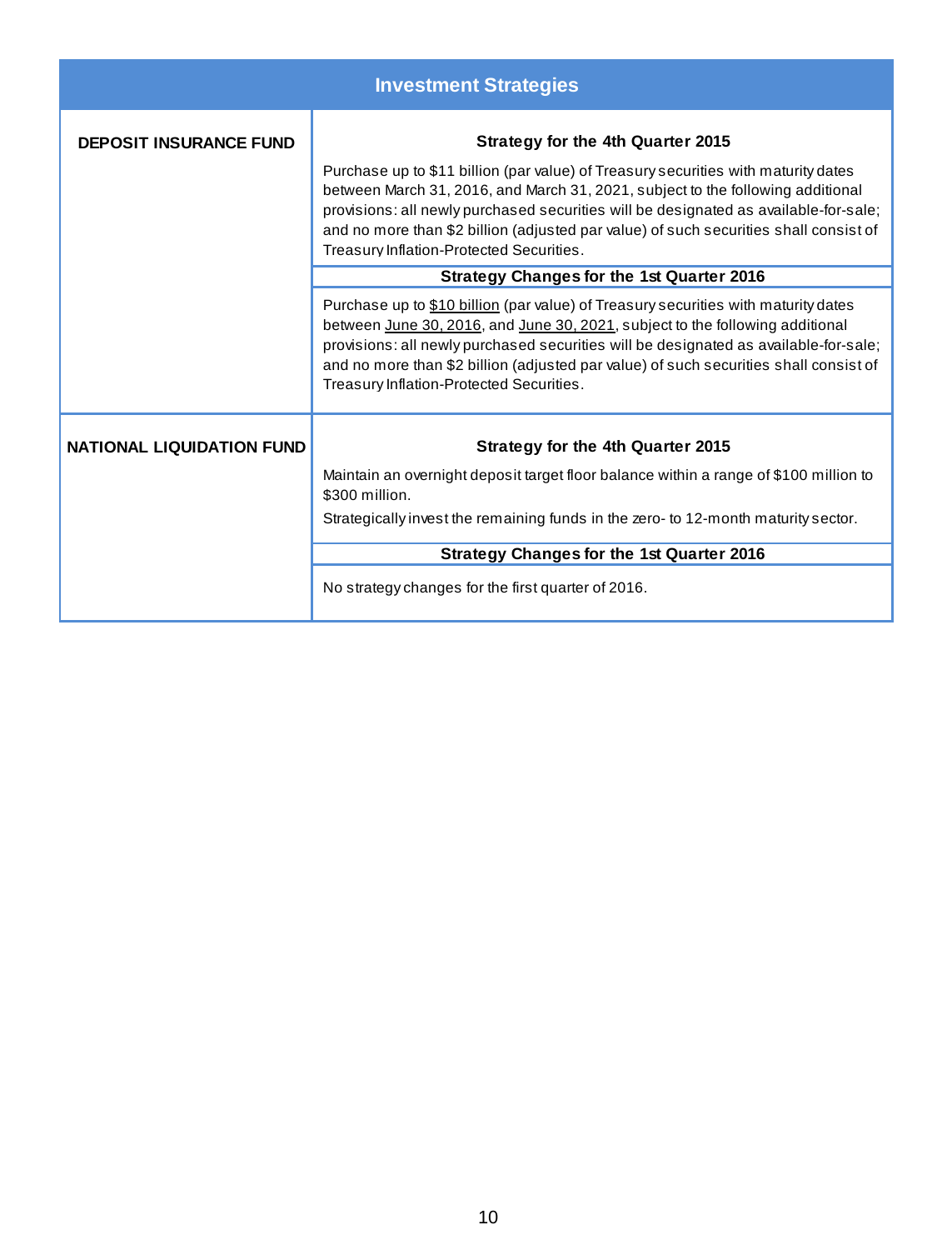## Executive Summary of 2015 Budget and Expenditures by Budget Component and Major Expense Category Through December 31, 2015 (Dollars in Thousands)

|                                         | Annual        | <b>YTD</b>    | <b>YTD</b>   | % of YTD           | <b>YTD</b>  |
|-----------------------------------------|---------------|---------------|--------------|--------------------|-------------|
| Major Expense Category                  | <b>Budget</b> | <b>Budget</b> | Expenditures | <b>Budget Used</b> | Variance    |
| <b>Corporate Operating Budget</b>       |               |               |              |                    |             |
| <b>Ongoing Operations</b>               |               |               |              |                    |             |
| Salaries & Compensation                 | \$1,226,834   | \$1,226,834   | \$1,155,654  | 94%                | (\$71,180)  |
| <b>Outside Services - Personnel</b>     | 249,277       | 249,277       | 217,537      | 87%                | (31, 740)   |
| Travel                                  | 98,816        | 98,816        | 95,008       | 96%                | (3,808)     |
| <b>Buildings</b>                        | 94,330        | 94,330        | 89,332       | 95%                | (4,998)     |
| Equipment                               | 90,159        | 90,159        | 87,234       | 97%                | (2, 925)    |
| <b>Outside Services - Other</b>         | 17,420        | 17,420        | 14,916       | 86%                | (2,504)     |
| Other Expenses                          | 16,861        | 16,861        | 12,826       | 76%                | (4,035)     |
|                                         |               |               |              |                    |             |
| <b>Total Ongoing Operations</b>         | \$1,793,697   | \$1,793,697   | \$1,672,507  | 93%                | (\$121,190) |
| <b>Receivership Funding</b>             |               |               |              |                    |             |
| Salaries & Compensation                 | \$90,360      | \$90,360      | \$82,633     | 91%                | (\$7,727)   |
| <b>Outside Services - Personnel</b>     | 376,053       | 376,053       | 285,536      | 76%                | (90, 517)   |
| Travel                                  | 9,083         | 9,083         | 6,426        | 71%                | (2,657)     |
| <b>Buildings</b>                        | 17,328        | 17,328        | 16,834       | 97%                | (494)       |
| Equipment                               | 5,285         | 5,285         | 5,046        | 95%                | (239)       |
| <b>Outside Services - Other</b>         | 4,044         | 4,044         | 2,361        | 58%                | (1,683)     |
| Other Expenses                          | 22,847        | 22,847        | 12,117       | 53%                | (10, 730)   |
|                                         |               |               |              |                    |             |
| <b>Total Receivership Funding</b>       | \$525,000     | \$525,000     | \$410,953    | 78%                | (\$114,047) |
|                                         |               |               |              |                    |             |
| <b>Total Corporate Operating Budget</b> | \$2,318,697   | \$2,318,697   | \$2,083,460  | 90%                | (\$235,237) |